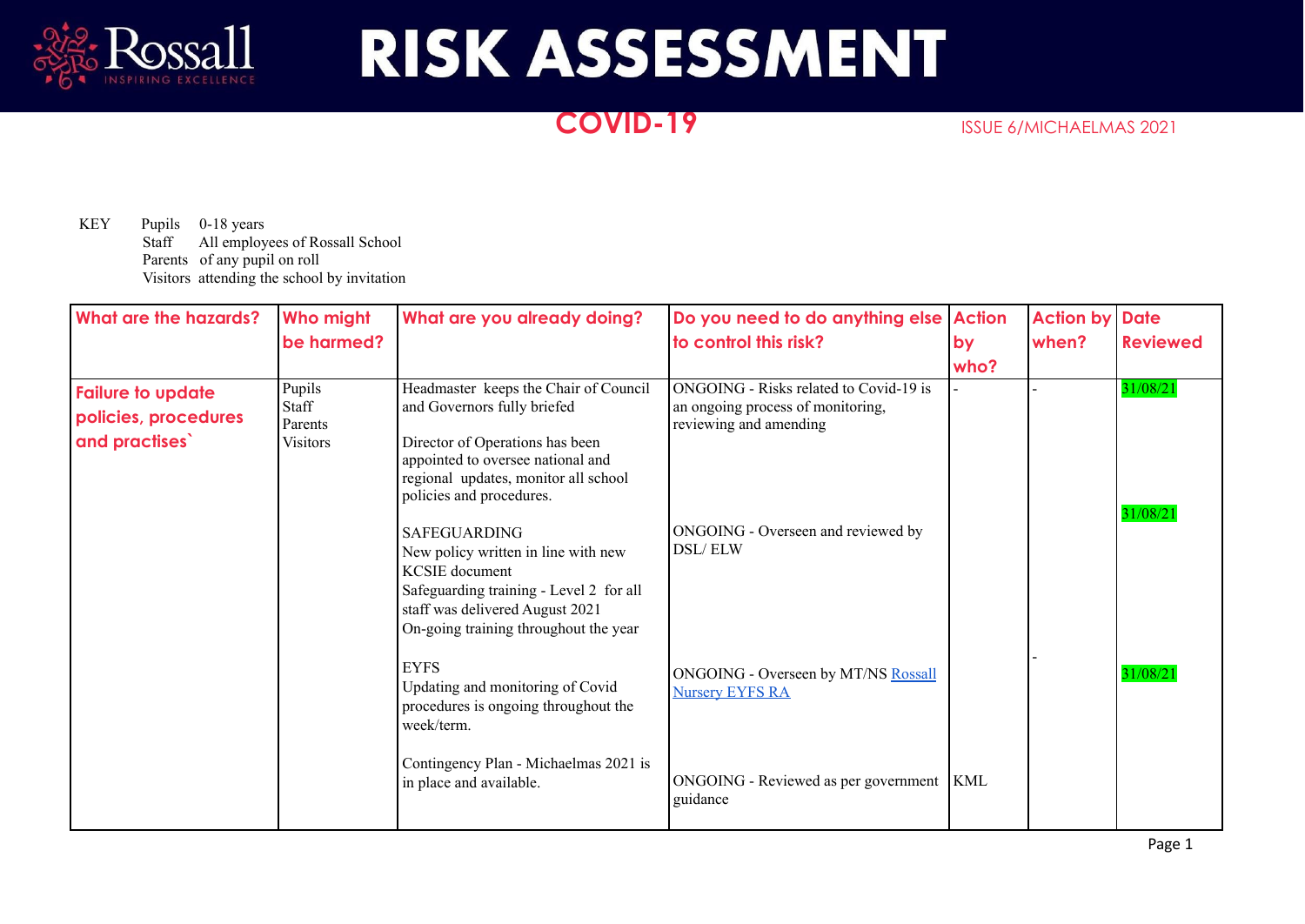| <b>Maintaining Social</b><br><b>Distancing (SD)</b> | Pupils /Staff | monitored to prevent bottlenecks.<br>Timetabled lessons will be held in<br>departmental areas and in classrooms<br>appropriate to class size to respect SD.<br>Usage of large communal areas will be<br>dedicated by maximum capacity.<br>Meetings generally take place in spaces<br>that can accommodate SD.                                                                                                                                | Movement around campus will be closely  ONGOING - through various meetings and<br>collated by the Director of Operations.<br>Review and monitor all aspects of<br>interaction between pupils and staff, day<br>and boarding, resident and non resident.<br>Boarding risks are monitored by the<br>Director of Boarding and Houseparents. |            | 31/08/21 |
|-----------------------------------------------------|---------------|----------------------------------------------------------------------------------------------------------------------------------------------------------------------------------------------------------------------------------------------------------------------------------------------------------------------------------------------------------------------------------------------------------------------------------------------|------------------------------------------------------------------------------------------------------------------------------------------------------------------------------------------------------------------------------------------------------------------------------------------------------------------------------------------|------------|----------|
|                                                     |               | Maximum capacity signage for using the<br>bathroom facilities are clearly displayed.<br>Dining Hall arrangements -<br>Breakfast will be served by House<br>Lunch will be served by year group<br>Tea will be served by House<br>Staff will eat in the Dining Hall at the<br>same time as the pupils<br>PREP SCHOOL will closely monitor<br>staff and pupil interaction within the<br>classrooms.<br>Lunch will be served prior to the senior | See Dining Hall Protocol                                                                                                                                                                                                                                                                                                                 |            |          |
|                                                     |               | school sitting.<br><b>ASSEMBLIES</b><br>After review at the end of September,<br>Senior School assemblies will be held in<br>the School This will continue to be<br>reviewed on a regular basis.                                                                                                                                                                                                                                             |                                                                                                                                                                                                                                                                                                                                          | <b>KML</b> | 27.09.21 |
|                                                     |               | SCHOOL TRANSPORT has slightly<br>reduced capacity to prevent overcrowding   further details.                                                                                                                                                                                                                                                                                                                                                 | See Rossall School Transport protocol for                                                                                                                                                                                                                                                                                                |            |          |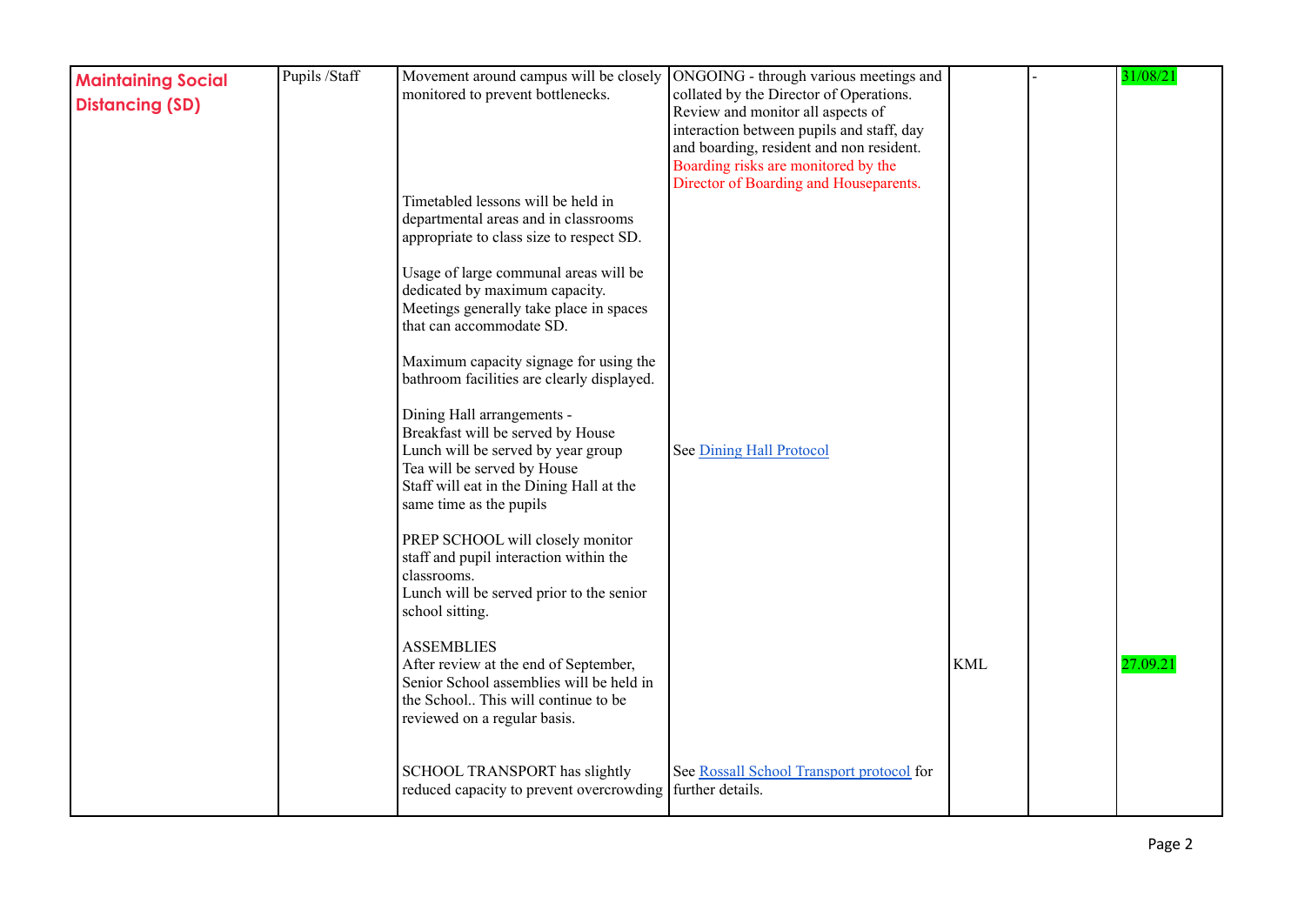| All travellers must continue to wear<br>masks.                                                                                                                                                                                                        |
|-------------------------------------------------------------------------------------------------------------------------------------------------------------------------------------------------------------------------------------------------------|
| TRANSPORT all members of the<br>community strongly discouraged from<br>using public transport or car sharing.                                                                                                                                         |
| MUSIC - Limit on group sizes of<br>ensembles and singing with rehearsals<br>taking place in large spaces.                                                                                                                                             |
| DRAMA - lessons and rehearsals will<br>take place in the PAC and other large<br>open spaces                                                                                                                                                           |
| SPORT, PE, GAMES continues to reflect<br>guidance given by the individual National<br>Governing Bodies.                                                                                                                                               |
| Elite sports coaching outside of the<br>school setting - golf/football/hockey -<br>students identified and protocols put in<br>place in conjunction with the sports clubs                                                                             |
| CO-CURRICULAR activities are<br>ONGOING - All activities are regulated<br>mostly in key stages in the Senior School.<br>and monitored by the Deputy Head and<br>Director of Sport.<br>Groups are well SD.                                             |
| <b>ONGOING</b> - monitored by Director of<br><b>BOARDING</b><br>Boarding & HoP's<br>Controlled use of social areas (dayrooms,<br>kitchens, IT rooms and music rooms)<br>No boarders allowed in each other's<br>bedrooms during the quarantine period. |
| PERMITTED Support staff into<br>boarding houses should wear PPE at all<br>times                                                                                                                                                                       |
|                                                                                                                                                                                                                                                       |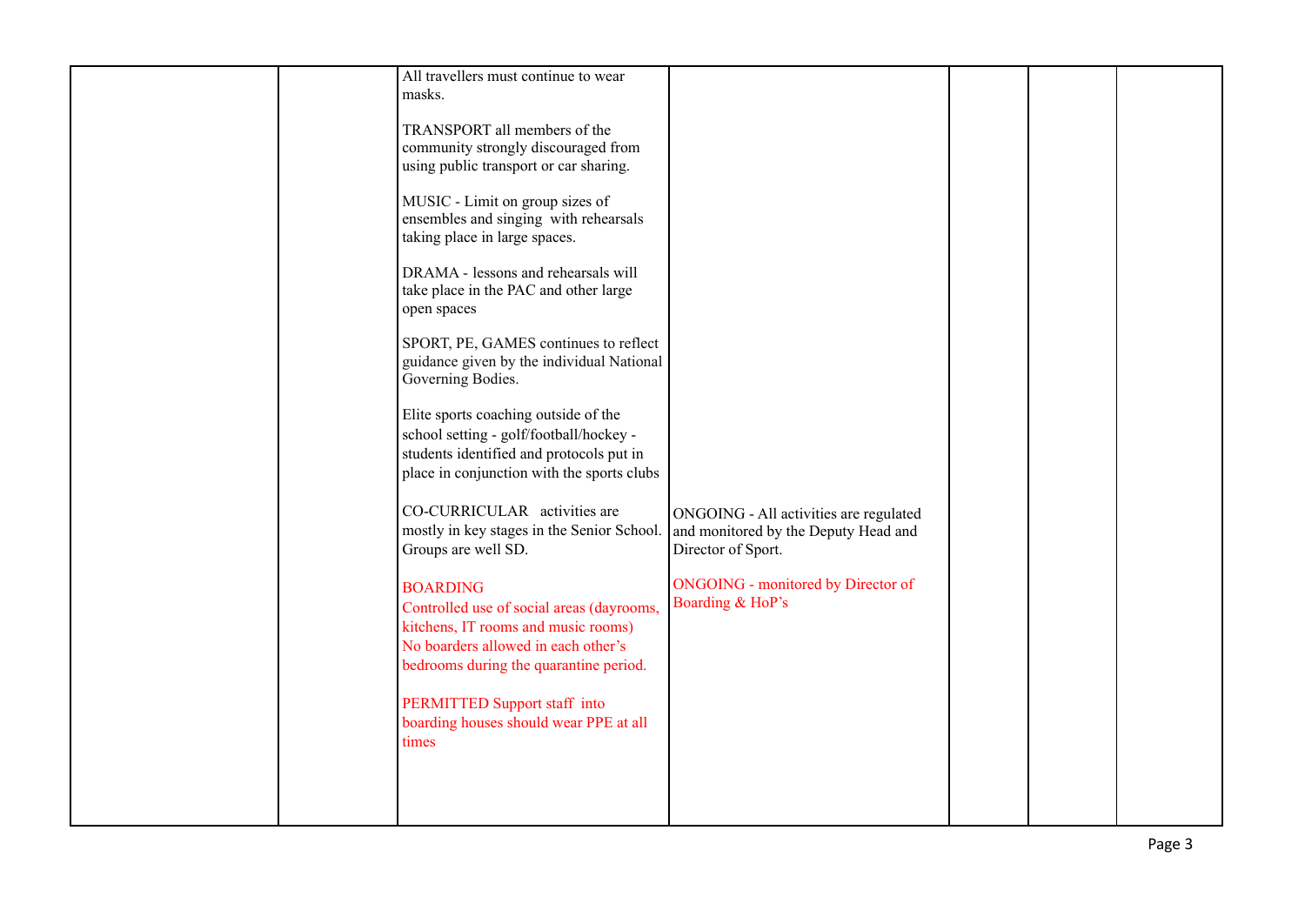|                    | VISITORS are permitted into boarding<br>houses under the strict guidance and<br>direction of the HoP.                                                                                                                                                                                                |                                                                |  |          |
|--------------------|------------------------------------------------------------------------------------------------------------------------------------------------------------------------------------------------------------------------------------------------------------------------------------------------------|----------------------------------------------------------------|--|----------|
| Staff / Parents    | Parent/carer drop off and pick up<br>protocols have been developed to<br>minimise adult to adult contact and avoid<br>gatherings.                                                                                                                                                                    | Member of SLT monitor the situation at<br>drop off and pick up |  |          |
|                    | Pupils and staff arrive between 8.00 -<br>8.30am through the Sports Hall Staggered<br>departure time occurs naturally due to<br>various after school activities.                                                                                                                                     |                                                                |  |          |
|                    | Prep School arrive between 8.00 - 8.30am<br>through the Walkway Gallery and has<br>staggered departure times                                                                                                                                                                                         |                                                                |  |          |
| Parents / Visitors | Parents wishing to visit the School shop<br>will be by appointment only.                                                                                                                                                                                                                             |                                                                |  |          |
|                    | Parent events will take place in person<br>where group size can allow for SD. Other<br>events will take place online.                                                                                                                                                                                |                                                                |  |          |
|                    | Number of visitors to the site is limited<br>and controlled. All contact details are<br>taken (including address and mobile<br>phone number).and complete a health<br>questionnaire. All visitors will be<br>escorted on campus and will respect<br>policies and procedures in regard of<br>Covid-19 |                                                                |  | 21/09/21 |
|                    | Visiting schools to the Astronomy Centre<br>will be treated as a discrete bubble. The<br>group will be met at the entrance to the<br>school, follow a predesignated route and<br>will remain within the Lawrence House<br>building until departure, when they will                                   |                                                                |  |          |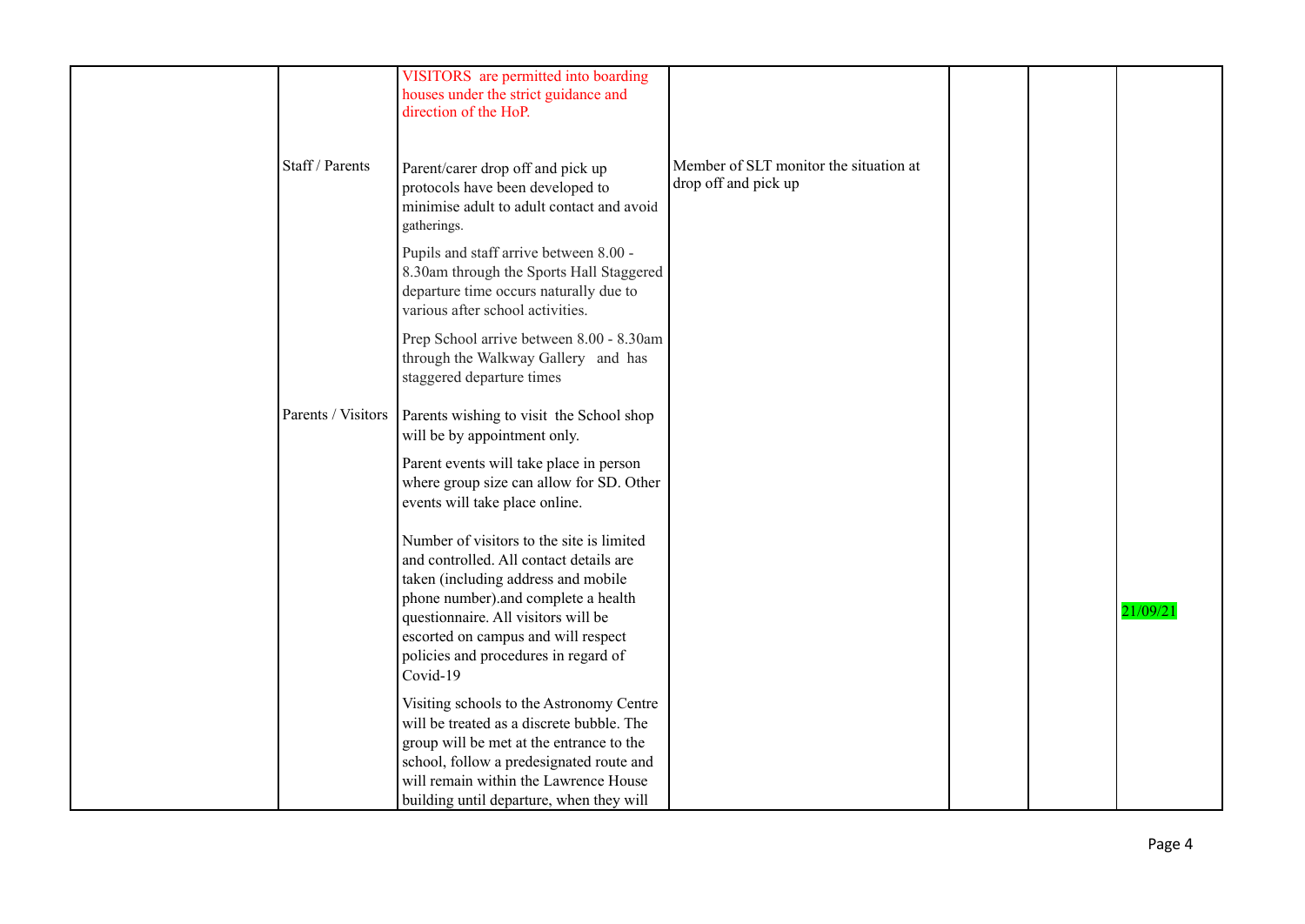| be escorted off campus following the    | Dr Lister will liaise with the visiting school |  |  |
|-----------------------------------------|------------------------------------------------|--|--|
| I same route.                           | regarding timings of visits to avoid           |  |  |
|                                         | crossover with Rossall pupils.                 |  |  |
| All deliveries are managed and a        |                                                |  |  |
| pre-arranged drop off point arranged at |                                                |  |  |
| the Sports Centre.                      |                                                |  |  |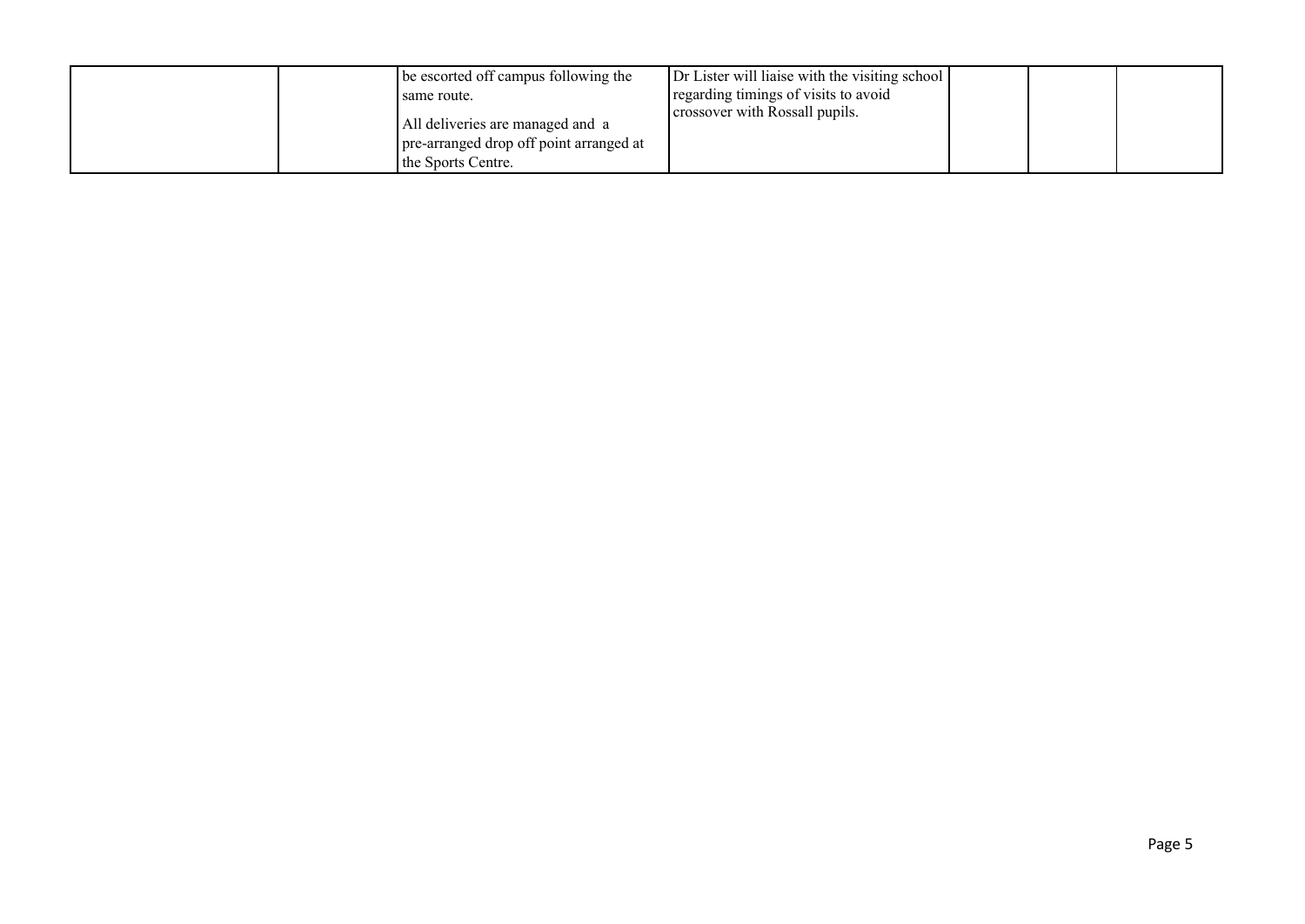| <b>Maintaining good</b><br>hygiene | Pupils /Staff     | Enhanced cleaning is in operation across<br>all areas of the school, classrooms<br>scheduled before lessons begin and the<br>Boarding Houses when the pupils are in<br>lessons.<br>All bathrooms are cleaned twice daily<br>and a Log/check sheet is displayed.<br>Dining Halls and the school kitchens use<br>specific cleaning liquid which evaporates cleaning.<br>to enhance the cleaning of surfaces. | ONGOING - Daily inspections plus spot<br>checks on cleaning staff on a rolling basis<br>across all areas of the school<br>Continual stock checks of cleaning<br>equipment, sanitiser and PPE stock. Key<br>areas foggered regularly.<br>Regular review of new products on the<br>market to continue to improve hygiene and |  | 31/08/21 |
|------------------------------------|-------------------|------------------------------------------------------------------------------------------------------------------------------------------------------------------------------------------------------------------------------------------------------------------------------------------------------------------------------------------------------------------------------------------------------------|----------------------------------------------------------------------------------------------------------------------------------------------------------------------------------------------------------------------------------------------------------------------------------------------------------------------------|--|----------|
|                                    |                   | <b>BOARDING HOUSES bathrooms and</b><br>toilets sanitised twice daily at weekends.<br>All boarding bedrooms are cleaned daily<br>during the week.                                                                                                                                                                                                                                                          |                                                                                                                                                                                                                                                                                                                            |  |          |
|                                    |                   | Additional washing facilities/ hand<br>sanitisers have been located throughout<br>the school                                                                                                                                                                                                                                                                                                               | Regular review to monitor usage and<br>reduce touch surfaces.                                                                                                                                                                                                                                                              |  |          |
|                                    |                   | Fire door stoppers and door push pads<br>have been installed                                                                                                                                                                                                                                                                                                                                               |                                                                                                                                                                                                                                                                                                                            |  |          |
|                                    |                   | Pedal bins have been installed to<br>encourage use of tissues and appropriate<br>disposal                                                                                                                                                                                                                                                                                                                  |                                                                                                                                                                                                                                                                                                                            |  |          |
|                                    |                   | Students and staff will make use of<br>individual devices - iPads - where<br>possible.                                                                                                                                                                                                                                                                                                                     |                                                                                                                                                                                                                                                                                                                            |  |          |
|                                    |                   | Equipment in Nursery and Infants is<br>supervised at all times. All outdoor play<br>equipment is wiped down after use in the pupils.<br>Nursery setting.                                                                                                                                                                                                                                                   | Pupils access to equipment to be restricted<br>where possible, particularly for younger                                                                                                                                                                                                                                    |  |          |
|                                    |                   | Any use of play equipment such as balls, To be monitored regularly by Prep staff<br>will be sanitised after use.                                                                                                                                                                                                                                                                                           |                                                                                                                                                                                                                                                                                                                            |  |          |
|                                    | Parents /Visitors | On entry into the Sports Hall, sanitisers<br>are available for visitors                                                                                                                                                                                                                                                                                                                                    |                                                                                                                                                                                                                                                                                                                            |  |          |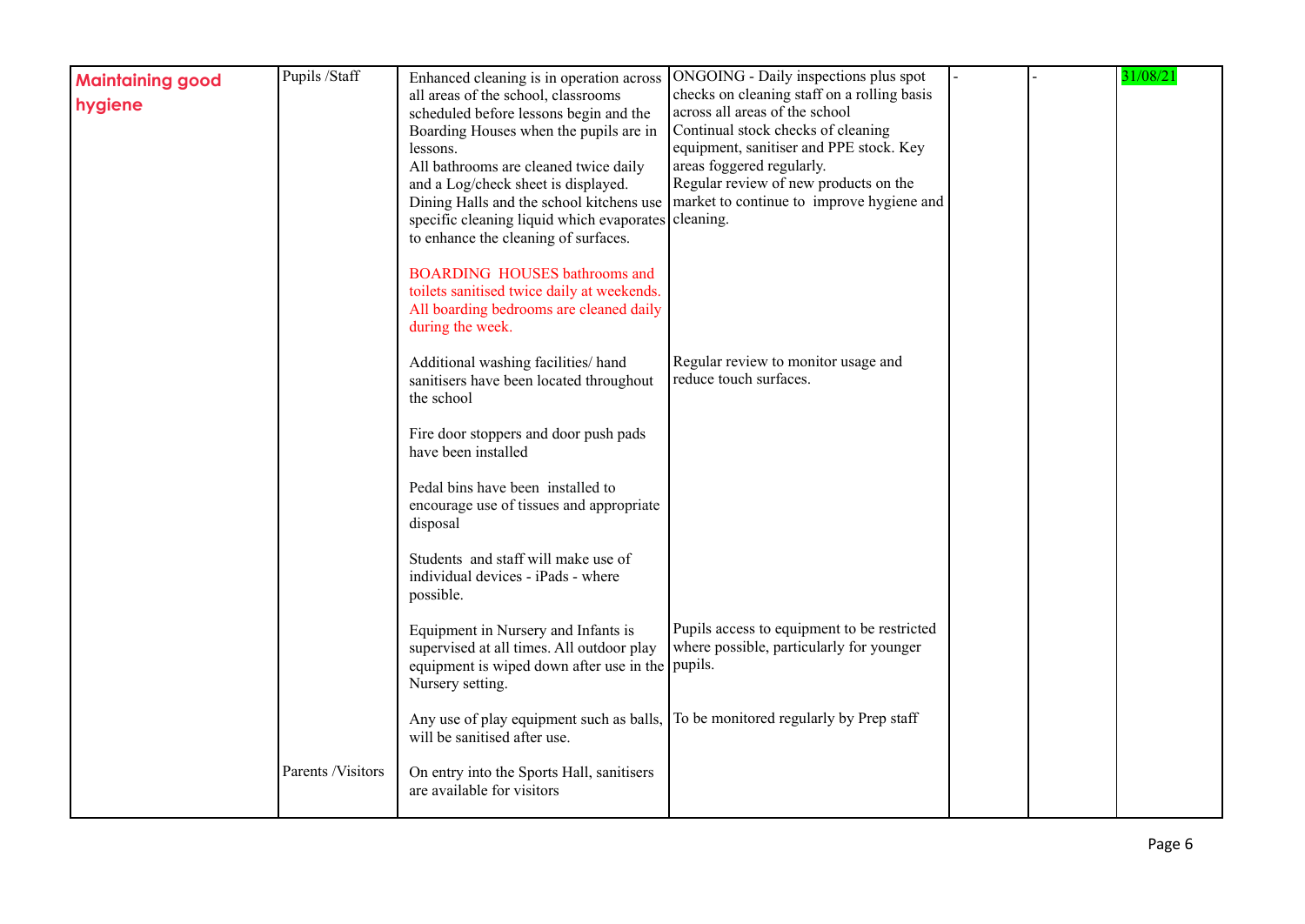| <b>Maintaining the health</b><br>needs of pupils and<br>staff | Pupils<br>Staff | All pupils and staff have been issued<br>with PPE - available for when required.<br>Clear guidance given regarding good<br>hand hygiene verbally and posters<br>around the campus.                                                                                                      | Signage will recommend pupils and staff to<br>wear masks in corridors, Medical Centre,<br>Sports Hall Reception area and RosShop.<br>As an added precaution, pupils and staff<br>may be required to wear masks in<br>communal areas and classrooms if there is<br>a change in infection rate or on the advice<br>given by Public Health England.<br>https://www.gov.uk/government/publicatio |  | 31/08/21 |
|---------------------------------------------------------------|-----------------|-----------------------------------------------------------------------------------------------------------------------------------------------------------------------------------------------------------------------------------------------------------------------------------------|----------------------------------------------------------------------------------------------------------------------------------------------------------------------------------------------------------------------------------------------------------------------------------------------------------------------------------------------------------------------------------------------|--|----------|
|                                                               |                 |                                                                                                                                                                                                                                                                                         | ns/actions-for-schools-during-the-coronavir<br>us-outbreak/schools-covid-19-operational-<br>guidance                                                                                                                                                                                                                                                                                         |  |          |
|                                                               |                 | An additional outdoor sink provided for                                                                                                                                                                                                                                                 | Regular checks to ensure appropriate PPE<br>is being worn by Housekeeping staff.<br>Regular checks to ensure posters are placed<br>in corridors and wash rooms                                                                                                                                                                                                                               |  |          |
|                                                               |                 | Prep school.<br>Any pupils or staff with specific health<br>conditions will be offered an individual<br>care plan and operate in accordance with<br>a personalised risk assessment<br>Thermal imaging cameras for all entering<br>the site, Sports Hall Reception &<br>Walkway Gallery. | Endeavour will be made to make<br>adjustments to accommodate individuals<br>with specific needs.                                                                                                                                                                                                                                                                                             |  |          |
|                                                               |                 | Online Medical questionnaire for day<br>pupils<br>Online Medical questionnaire for staff.                                                                                                                                                                                               | Submitted weekly by parents, with facility<br>to request additional homes test kits<br>Submitted each Monday, with facility to                                                                                                                                                                                                                                                               |  |          |
|                                                               |                 | Windows and doors are open to increase<br>ventilation where it is safe and<br>appropriate. CO2 monitors will be<br>available to identify poorly ventilated<br>spaces and to address air circulation.                                                                                    | request additional homes test kits<br>'How to' Use CO2 monitors in education<br>and childcare settings                                                                                                                                                                                                                                                                                       |  |          |
|                                                               |                 |                                                                                                                                                                                                                                                                                         |                                                                                                                                                                                                                                                                                                                                                                                              |  | Page 7   |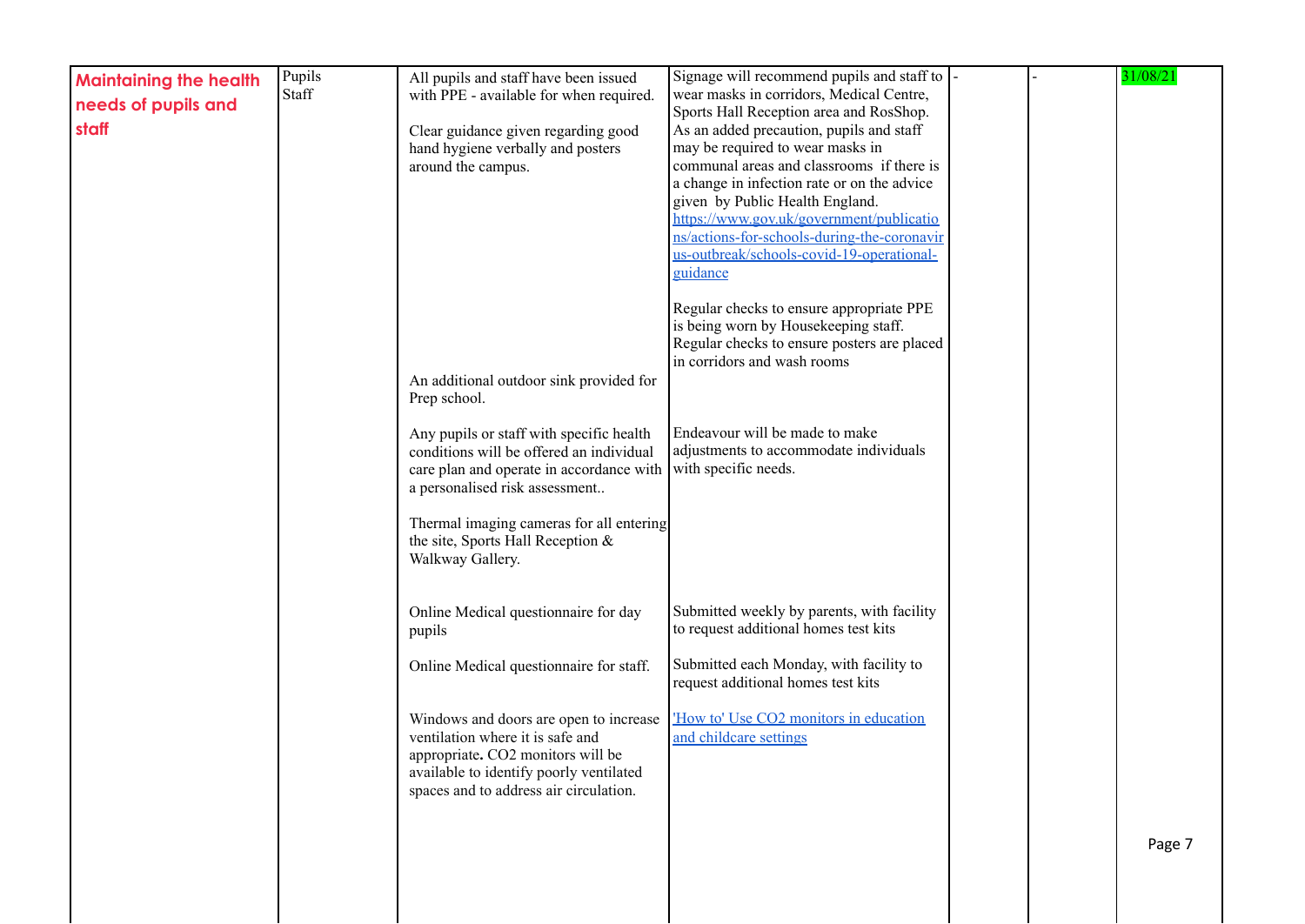|                 | Clear guidance and protocols for health<br>and wellbeing for all pupils and staff in<br>relation to Covid                                                                                   | All staff and pupils' wellbeing and mental<br>health to be monitored and reviewed by the<br>Director of Health and Wellbeing, SLT<br>and HR |  |  |
|-----------------|---------------------------------------------------------------------------------------------------------------------------------------------------------------------------------------------|---------------------------------------------------------------------------------------------------------------------------------------------|--|--|
|                 | Any necessary SEND adjustments<br>required will be arranged and monitored<br>by the LD department                                                                                           | Close liaison between the LD and the<br>Executive committee                                                                                 |  |  |
|                 | Only one lift in the School (Sports<br>Centre) will only be used by someone<br>with a disability - and their carer(s).<br>Sanitizers located at each door                                   |                                                                                                                                             |  |  |
|                 | A risk assessment will be carried out for<br>all educational visits ensuring hygiene<br>and ventilation requirements comply<br>with government guidance for<br>educational visits. Guidance |                                                                                                                                             |  |  |
| <b>Visitors</b> | Health questionnaires are required for all<br>visitors entering the school.                                                                                                                 | To be completed at point of entry to school,<br>ie Reception                                                                                |  |  |
|                 | A visitor will be asked to leave the<br>setting immediately if they develop<br>symptoms, no matter how mild.                                                                                |                                                                                                                                             |  |  |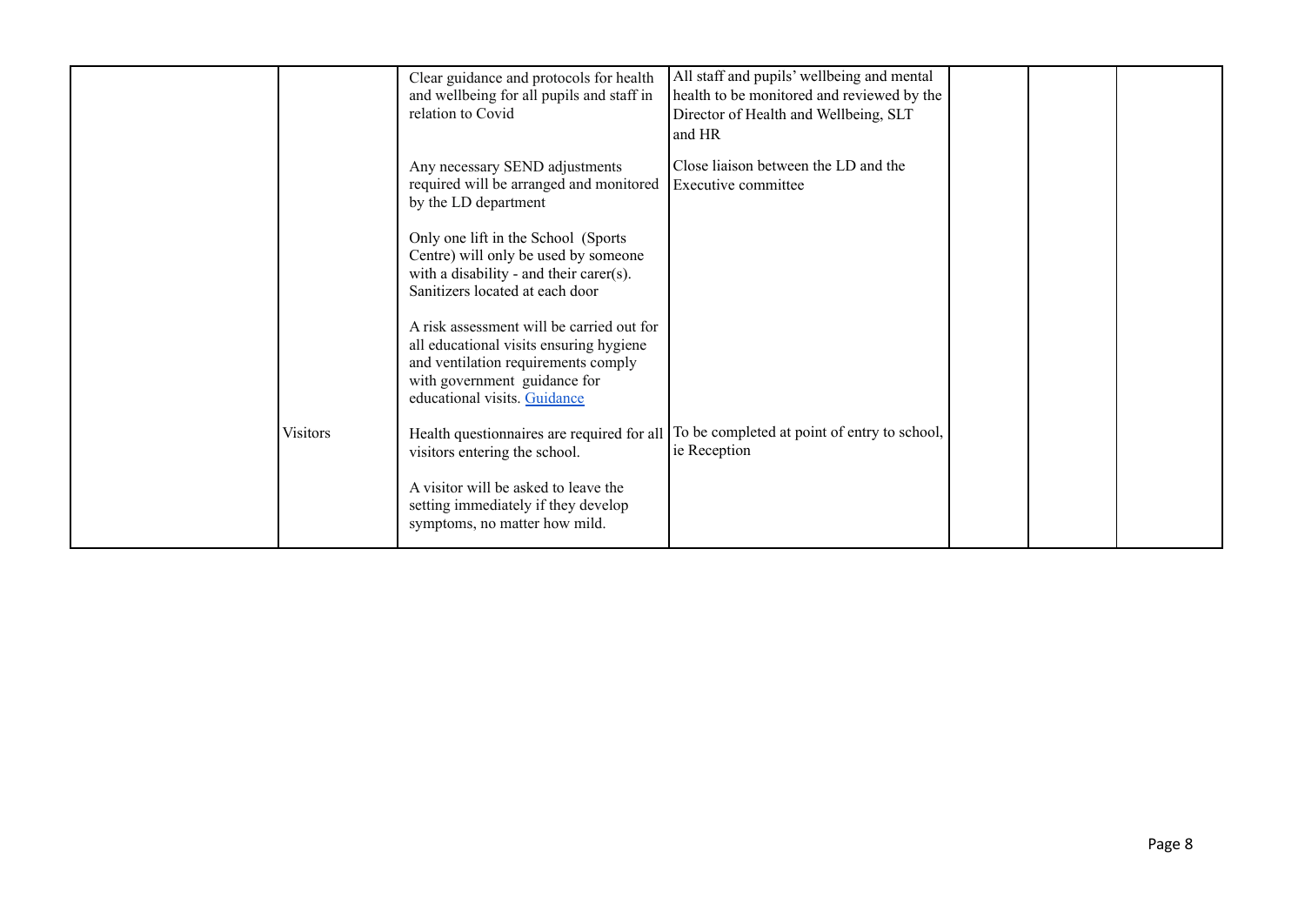|                    | Pupils | Prior to start of term as per government           |                                             |  | 01.11.21 |
|--------------------|--------|----------------------------------------------------|---------------------------------------------|--|----------|
| <b>Testing and</b> | Staff  | guidelines -                                       |                                             |  |          |
| Quarantining       |        | All day pupils to take 1st on site Lateral         |                                             |  |          |
|                    |        | Flow Device (LFD)                                  |                                             |  |          |
|                    |        | All staff produce a negative LFD result.           |                                             |  |          |
|                    |        | <b>Start of October half term</b>                  |                                             |  |          |
|                    |        | All pupils and staff to be issued with             |                                             |  |          |
|                    |        | Home kits for regular twice-weekly testing         |                                             |  |          |
|                    |        | and reporting the results.                         |                                             |  |          |
|                    |        | <b>Boarders</b> will also take a Test 1 and Test 2 |                                             |  |          |
|                    |        | LFD in line with government guidelines.            |                                             |  |          |
|                    |        |                                                    |                                             |  |          |
|                    |        | In addition, international boarders will           |                                             |  |          |
|                    |        | also follow the government guidance                |                                             |  |          |
|                    |        | relating to the area of travel -                   |                                             |  |          |
|                    |        | Green list countries                               | https://www.gov.uk/guidance/red-amber-an    |  |          |
|                    |        |                                                    | d-green-list-rules-for-entering-england#gre |  |          |
|                    |        |                                                    | en-list                                     |  |          |
|                    |        | Amber list countries                               | https://www.gov.uk/guidance/how-to-quara    |  |          |
|                    |        |                                                    | ntine-when-you-arrive-in-england            |  |          |
|                    |        |                                                    |                                             |  |          |
|                    |        |                                                    | https://www.gov.uk/government/publicatio    |  |          |
|                    |        | Red list countries                                 | ns/quarantine-arrangements-for-boarding-s   |  |          |
|                    |        |                                                    | chool-students-from-red-list-countries      |  |          |
|                    |        | Any positive results arising from the LFD          | Page 9 of below link:                       |  |          |
|                    |        | tests will follow the government                   | https://drive.google.com/file/d/1bNvqIwbS   |  |          |
|                    |        | guidelines.                                        | mVVbMJGyH0ly9hNAhT8fPgsJ/view               |  |          |
|                    |        |                                                    |                                             |  |          |
|                    |        |                                                    |                                             |  |          |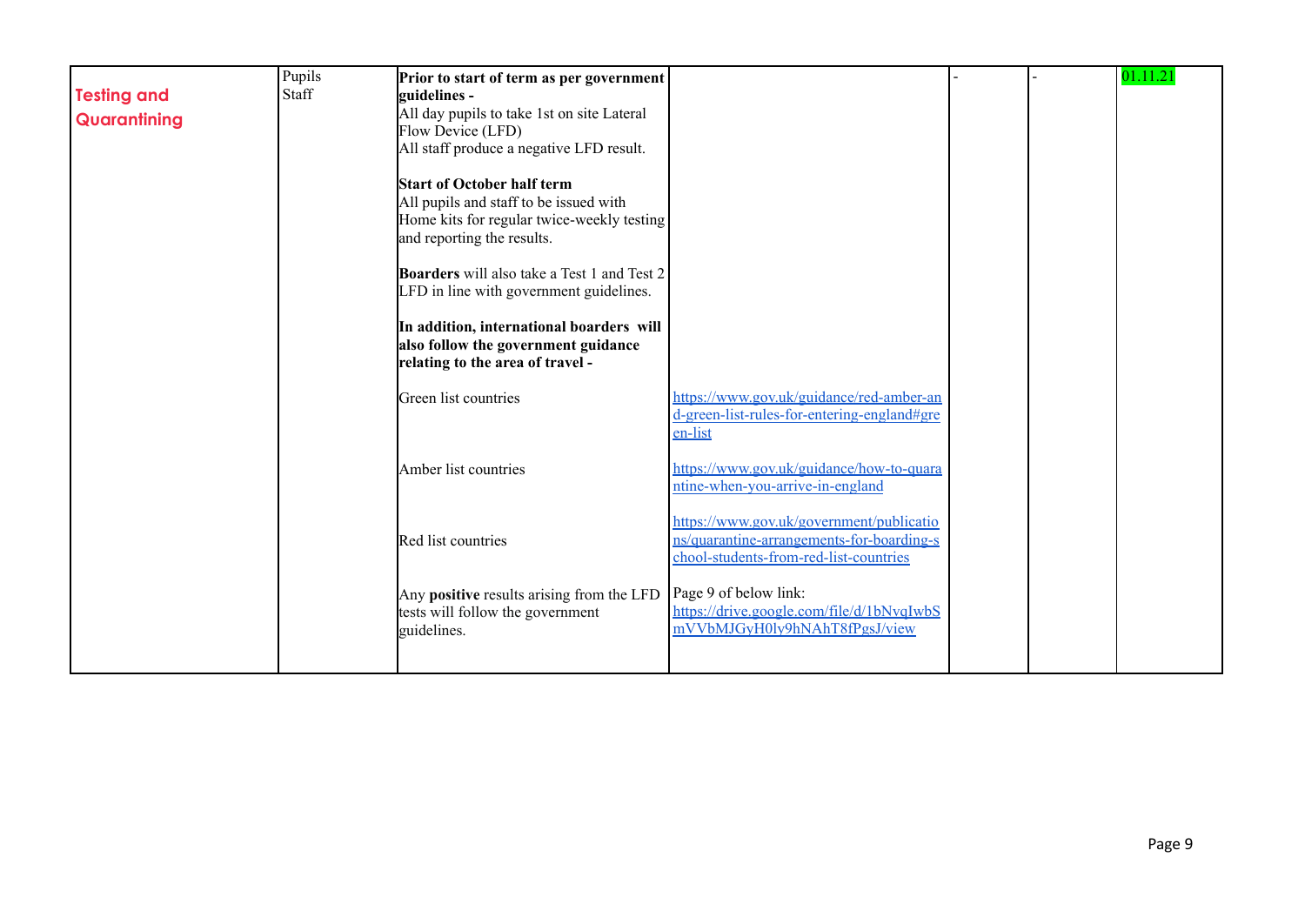| <b>Maintaining good</b><br>communication | Pupils<br>Staff<br>Parents | Regular communication and<br>collaboration between pupils, staff and<br>parents via assemblies, email, website,<br>social media and Headmaster's Q&A<br>session                              | Weekly review of all communication<br>leaving the site at the Covid-19 update<br>meeting                                                                                                                                                                                                                                                                               |  | 31/08/21 |
|------------------------------------------|----------------------------|----------------------------------------------------------------------------------------------------------------------------------------------------------------------------------------------|------------------------------------------------------------------------------------------------------------------------------------------------------------------------------------------------------------------------------------------------------------------------------------------------------------------------------------------------------------------------|--|----------|
|                                          |                            | Clear signage on all points of entry:<br>Sports Centre, Main Barrier, South<br>Drive, Back of Golf Academy.                                                                                  | Regularly reviewed and notices replaced,<br>updated or removed if necessary.                                                                                                                                                                                                                                                                                           |  |          |
|                                          | <b>Visitors</b>            | Appointments and visits must be<br>prearranged and report directly to the<br><b>Sports Centre</b><br>Notices regarding social distancing and<br>advisory wearing masks clearly<br>displayed. |                                                                                                                                                                                                                                                                                                                                                                        |  |          |
| <b>Emergency provision</b>               |                            | <b>Suspected COVID-19 case to enter</b><br>through Porritt Hall with advance<br>notification of arrival to Medical<br>Team.<br><b>Follow COVID-19 procedure</b>                              | <b>Immediate notification to Headmaster</b><br>In case of positive test advice to be taken<br>from the local health protection team in<br>liaison with the Headmaster.<br><b>Immediate notification to Housekeeping</b><br>to 'Fog' suspected contaminated areas.<br><b>Identify and isolate persons at risk</b><br><b>Action online learning where</b><br>appropriate |  | 31/08/21 |
|                                          |                            | <b>MEDICAL CENTRE /FIRST AID</b><br>Non Covid issues to attend through the<br>main entrance of the Medical Centre.<br>FIRE & EVACUATION DRILLS<br>Assembly points reflect SD.                |                                                                                                                                                                                                                                                                                                                                                                        |  |          |
|                                          |                            | Drills encourage SD<br><b>COMPLIANCE</b><br>All operational health and safety<br>reviewed weekly                                                                                             |                                                                                                                                                                                                                                                                                                                                                                        |  |          |